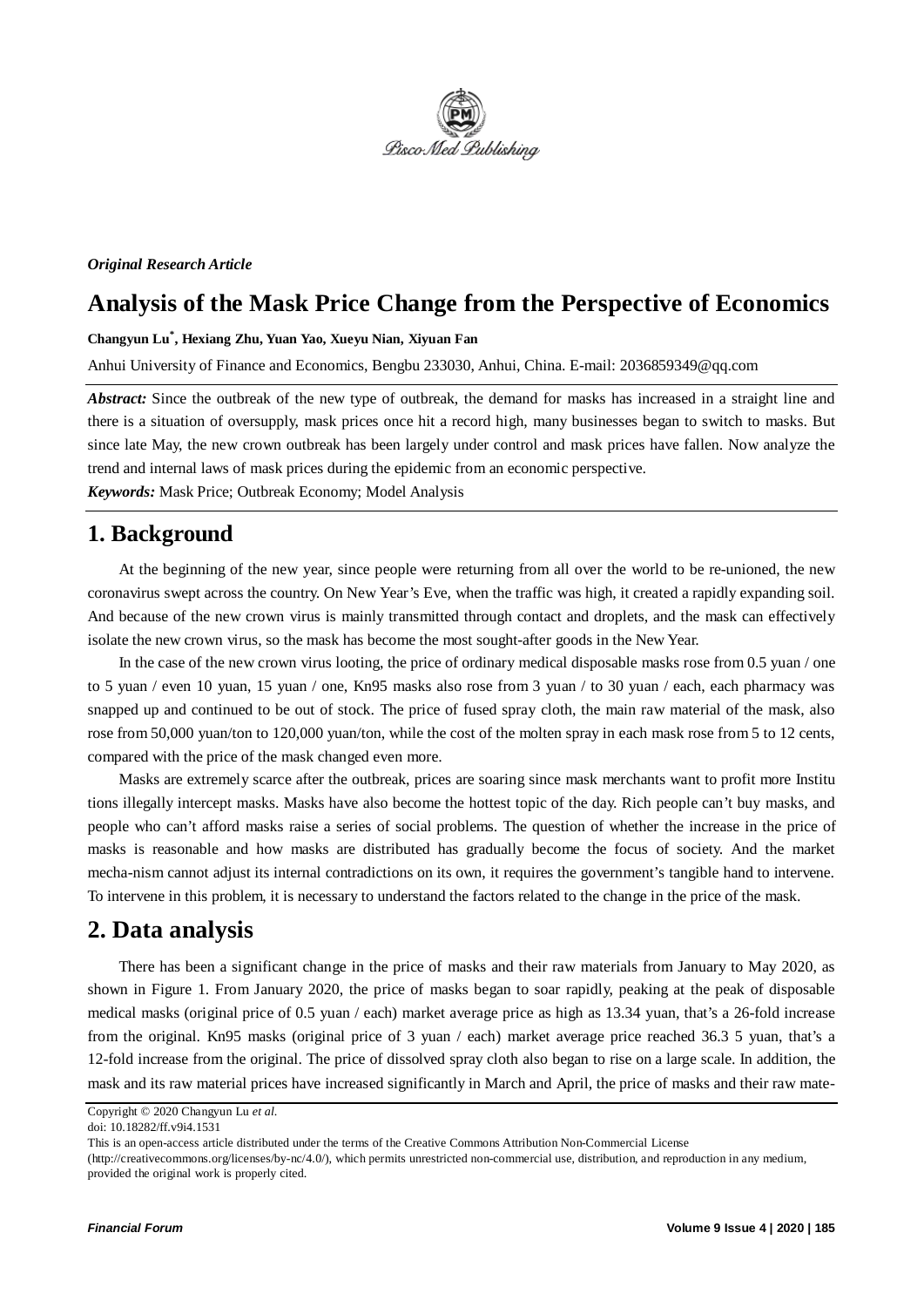-rials in the first half of the month began to fall sharply, May-November mask prices gradually fell, lower than the original market price after a certain range to maintain balance.



**Figure 1.** Changes in the price of masks and their raw materials

The most inexplicable thing is that since February, the price of masks has been on a downward trend overall. However, there was an abnormal rise in April, and this needs to be analysed in the context of the large behind the outbreak. January-February coincides with the Spring Festival travel period, with factory shutdown since the outbreak of the epidemic, masks are in short supply, so prices rose sharply. The pricer decline in March-April is due to the resumption of work across the country, people's demand for masks are increased several times, the number of masks in short supply, prices began to fluctuate upward. Mask prices are on a downward trend and are stable within a certain range and close to the original price.

Comparing **Figure 2**, the price changes of export covers are greatly affected by the epidemic situation. When the new crown outbreak is serious, the number of masks in short supply, the price increased accordingly. From late March, due to the initial control of the epidemic, people's demand for masks is relatively reduced. Therefore, the degree of control of the new crown outbreak directly caused people's demand for masks, the overall trend of the epidemic situation and mask demand in the same direction.

In addition, non-direct outbreak factors should also be taken into account. Although the outbreak has been initially controlled since April, the outbreak will rebound at any time, the outbreak in July there was a small rebound. Looking at the current situation of the entire international epidemic, is not optimistic, and China is like a siege, to guard against foreign importers, raw food carrying the virus, local cases and other unpredictable factors. In order to prevent the inevitable situation, people's demand for masks in the future for a longer period of time will remain at a relatively stable level.

On the other hand, the outbreak is widespread, especially in countries such as the United States, India and Brazil, where confirmed cases account for half of the world's share, while developed countries such as the United States lag behind in light industry. Even though India's light industry is more developed, the serious domestic outbreak, the production and export of masks also have been seriously affected. At present, nearly 70% of the world's masks are exported by China. It can be seen that China to stabilize the domestic epidemic, foreign demand for masks and other light industrial goods mainly provided by the Chinese market, masks abroad business opportunities are still huge.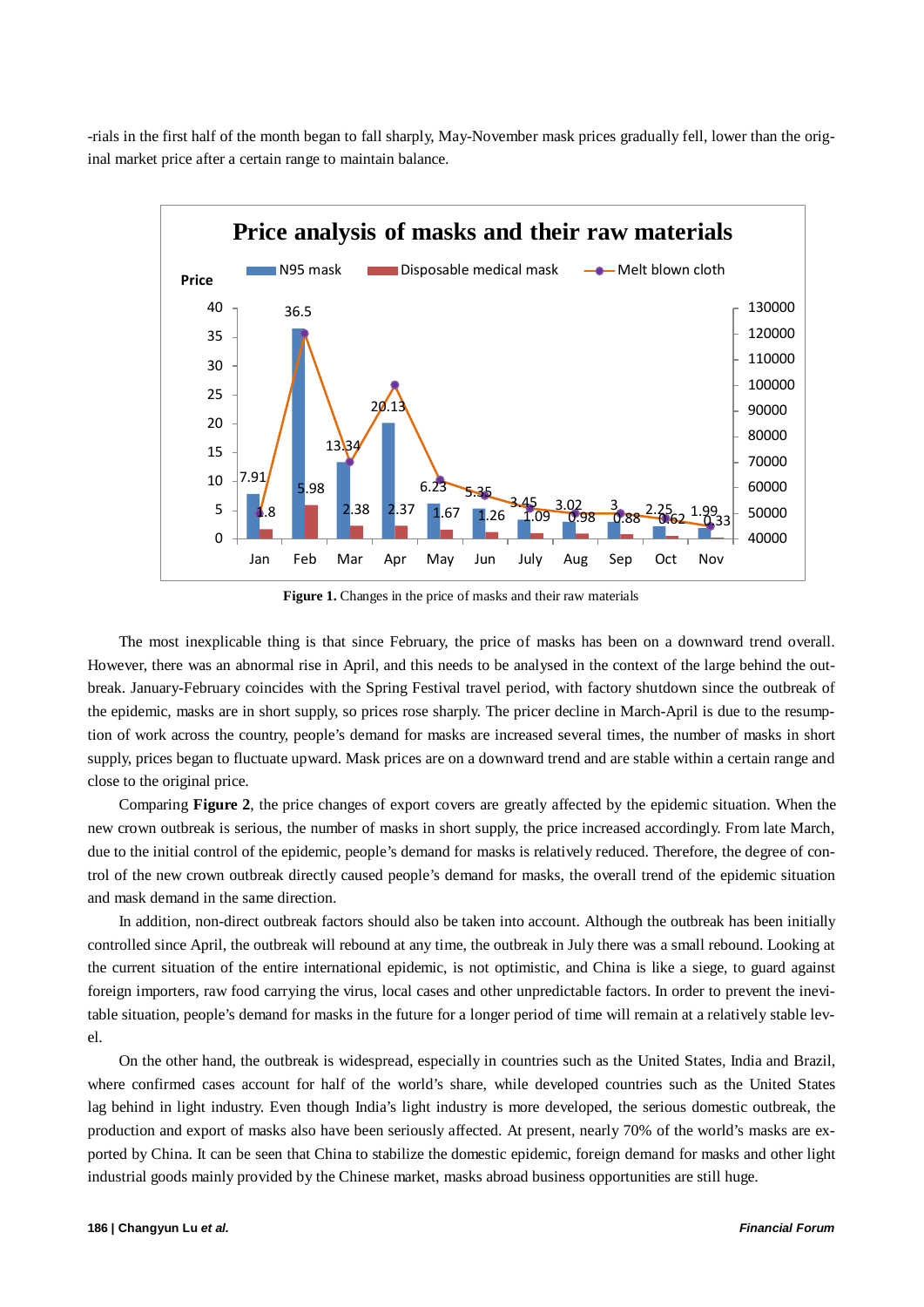Although there is relatively stable demand for masks at home, the potential of foreign markets is also very optimistic. But we should be clear, after the mask produced such a huge dividend, a large number of manufacturers into the industry, seize market share, market competition is bound to become more intense as well as in the supply at the same time because demand is certain, mask prices fell. In the short term, manufacturers can bear the losses caused by their own low-cost sales decisions, but if the company has been in a loss-making state for a long time, manufacturers are at risk of bankruptcy. As a result, a large number of mask manufacturers went bankrupt, only a small number of enterprises remained. After this round throughout the industry's large-scale screening, the remaining enterprises are mostly large-scale, high-quality, sufficient capital chain of old mask manufacturers, industry barriers are also raised accordingly. This is due to economies of scale and the impact of high-tech management technology, screening out of the manufacturers produced masks will be very low long-term average cost, which also increases the competitiveness of these manufacturers in the market. It will be difficult for new industries to enter into the industry. On the basis of rational assumptions, people in other industries are not expected to enter the mask industry after the expected market share, but face the risk of sustained losses and closure, it is clear that the mask market has reached a point of preservation, and then into the mask industry has no meaning, they will choose to give up. As a result, the number of mask manufacturers will stabilize, and the price of masks will change much less as a result of supply. In a sense, the mask market has reached a new relatively stable equilibrium point after ups and downs.

From the perspective of the whole international epidemic situation and economic mechanism and national policy, the possibility of a large-scale rebound of the future outbreak in China is very small, but there are many masks for daily protection. Foreign countries in the short term cannot completely control the outbreak, the demand for masks mainly depends on imports, and the number of domestic mask manufacturers is basically stable. Due to the relative stability of domestic and foreign demand, the numbers of existing mask manufacturers to produce masks in the coming period will not be significantly reduced, mask prices will also fluctuate within the current market price range.



**Figure 2.** Suspected trends have been confirmed throughout the country

### **3. Case study**

### **3.1 Supply and demand models**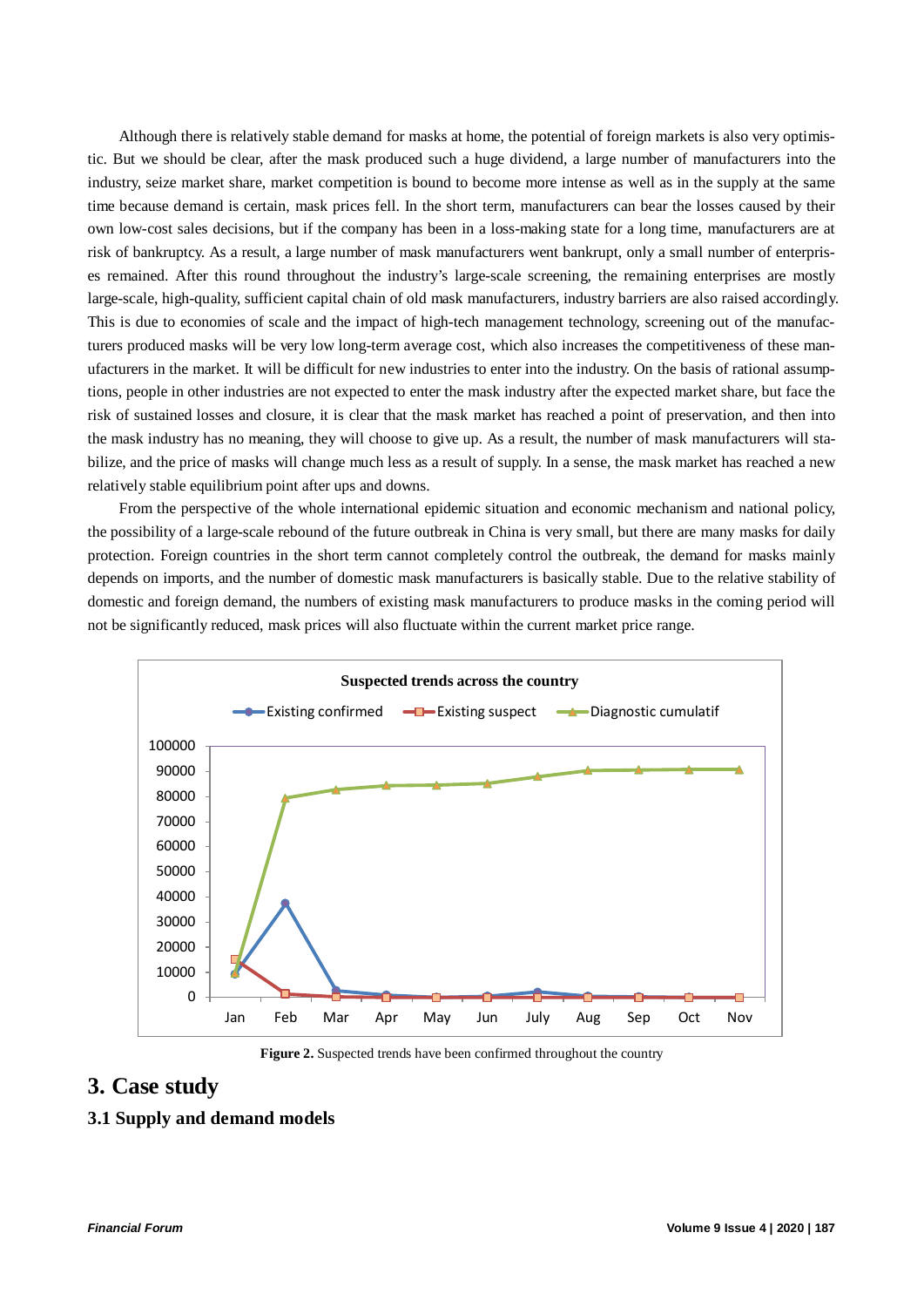

**Figure 3.** Changes in supply and demand for masks

As shown in **Figure 3**, in the right-angle coordinate system, the horizontal axis represents the supplier's supply of masks, the vertical axis indicates the price at which the consumer is willing and able to purchase the mask, and for the consumer, the demand and price of the mask are negatively related. Under normal circumstances, the demand curve of the mask is  $D_0$ , the supply curve is  $S_0$ , their intersection is point A, the ordinate of point a indicates the price  $P_0$  of the mask when supply and demand are balanced, and its horizontal coordinates represent the quantity  $Q_0$  when supply and demand are balanced.

"The change in the price of the mask itself will cause consumers and suppliers to make changes in the amount of their demand and supply, which is premised on the rational assumption, and the non-price factor, i.e. factors other than price, will cause changes in demand and supply, which will cause the position of the demand curve and supply curve to move." The main factors affecting the demand for masks are: mask price Px, consumer income M, consumer preference for mask h, related commodity prices (such as molten spray cloth, etc.) Pi, consumer expectations of mask price Pe. Influences can be represented by functions such as:

Demand function:  $Q_d = f(Px, M, h, Pi, Pe)$ 

Supply function:  $Q_s = f(P, C, Pr, X, Pe, N)$ 

At the beginning of the outbreak, only a few people realized the severity of the new coronavirus, a small number of people began to stock up<sup>[1]</sup>, consumer preference for masks increased, demand increased from  $Q_0$  to  $Q_1$ , so the demand curve  $D_0$  to the right level moved to  $D_1$ , in the case of the supply curve unchanged, the demand curve to the right will move point A to point B, the price of masks increased.

In the middle of the outbreak, people's preference for masks was heavier, and the price of masks was expected to rise in the future, thus increasing the demand for masks, with the demand curve shifting from  $D_1$  to the right to  $D_2$ . This period coincides with the Spring Festival period, the number of workers decreased, mask inventory gradually consumed, the reduction of raw materials led to the increase in the price of mask-related goods. Production costs increased, merchants expect mask prices will continue to rise, low the current supply of masks, supply curve  $S_0$  to the left to move to  $S_1$ . At this time the demand curve of masks  $D_2$  and supply curve  $S_1$  intersection C, mask prices further climbed.

Similarly, after the outbreak, the new crown outbreak is effectively controlled, people's preference for masks is reduced, the demand for masks will be reduced, the demand curve from  $D_2$  back to  $D_0$ . At the same time, with the government's intervention and regulation, the price of raw materials such as molten spray cloth has been effectively controlled, the number of manufacturers of masks increased substantially, a large number of workers into the mask production line, manufacturers' supply increased substantially, so the supply curve  $S_1$  back to  $S_0$ .

It can be seen that the government's intervention and the implementation of related policies to adjust the imbalance between supply and demand mask price stability plays an important role. If the market is left to its own allocation of resources, without any regulation and intervention, the market cannot function properly, also cannot adjust the balance between supply and demand, reasonable allocation of resources. Manufacturers in the mask market will default to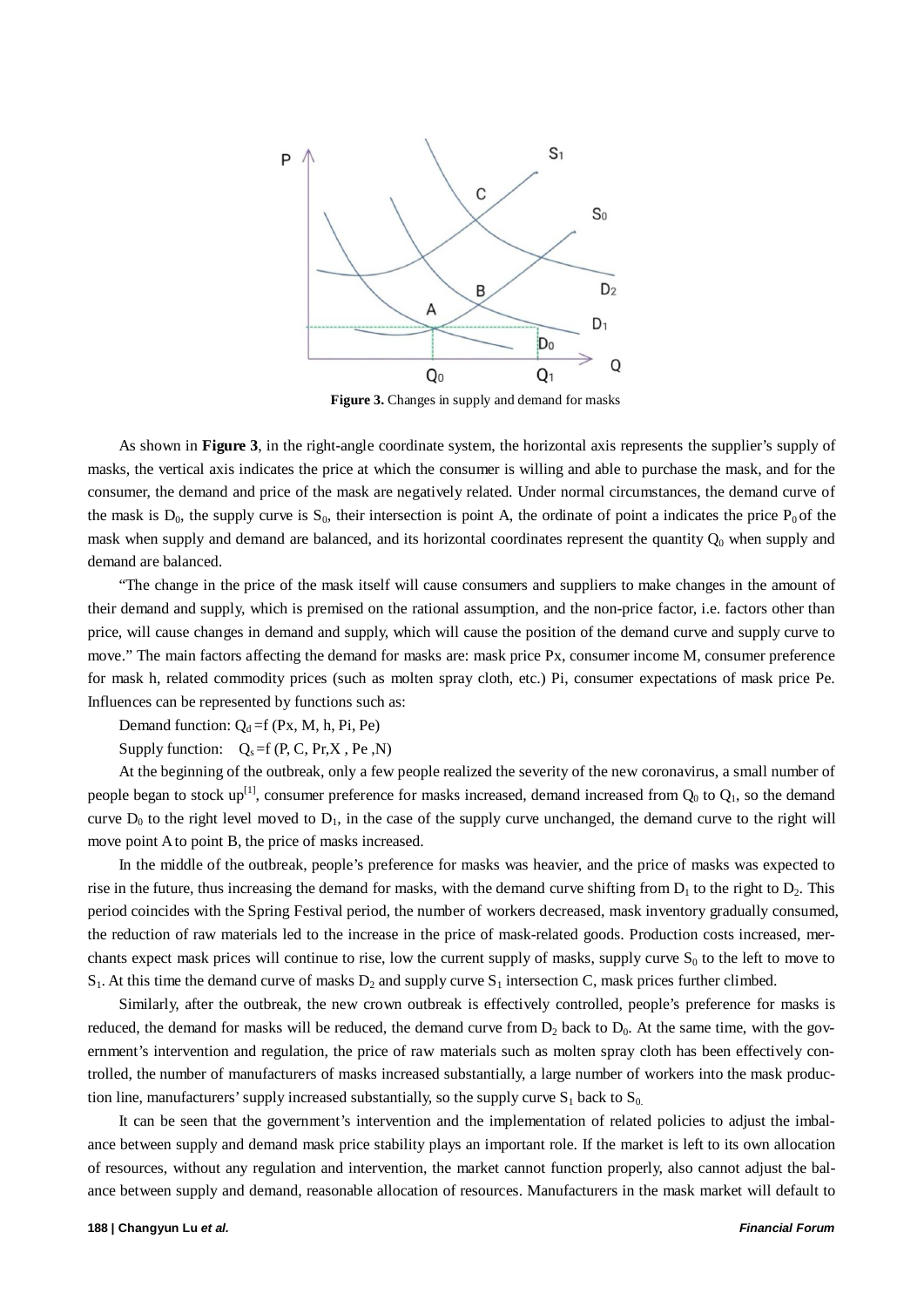an agreement to secretly compress the supply of masks, maliciously raising the price of masks, that is, to carry out monopoly price increases. Consumers in this particular period of the epidemic, masks upgraded to necessities of life, for their own health and safety, they had to be forced to accept monopoly high prices, consumers have become mask manufacturers for personal gain the greatest victims. Therefore, when the mask market supply and demand changes in large-scale fluctuations, the market mechanism failure and may lead to monopoly and other negative effects, the government's macroeconomic control and policy guidance is particularly important.

#### **3.2 Supply price elasticity analysis**

Supply price elasticity refers to the ratio of the rate of change of a commodity supply to the rate of change of its price, which reflects the degree to which a commodity supply reacts to price changes. The elasticity of the supply price is calculated as follows:

### $Es=(dQ/dP)*(P/Q)$

In the early stage of the epidemic, mask supply price elastic  $E_s$ <1, which indicates that the mask supply response to its price factors is low, that is, inelastic, because of the epidemic prevention and control measures and the Spring Festival workers return to work during the resistance, the production of masks also need specialized machines and professional practitioners, mask production cycle is longer, mask supply in the short term cannot have a significant growth trend. Due to the oversupply, consumer demand for masks is rigid, and the suppression of demand by rising prices is not obvious<sup>[2]</sup>. But in the long run, the supply price elasticity of masks  $E_s$ >1, that is, the price of masks will stimulate a substantial increase in supply. The rise in the price of masks reflects the urgency of consumer demand for masks, from a microeconomic point of view, the high price of masks promotes the effective allocation of resources and maximizes the utility of society as a whole, but from a moral and ethical point of view, the high price of masks does not represent the great value of masks during the outbreak, the intrinsic value of masks is that it blocks the spread of the virus, to protect people's health and safety, which is impossible to show the currency price. From this level, it can be seen that the maximum utility of the resource allocation of the mask does not simply represent the maximization of the utility of people's welfare. Therefore, the simple sum of the utility of producers and consumers does not result in a relatively simple total utility<sup>[2]</sup>. At the same time, the government 'tangible hand' macro-control mask market price is also needed to ensure maximum social utility.

#### **3.3 Externality analysis**

Externality is divided into positive externality and negative externality, which refers to the influence of economic subject's behavior on others that is not included in cost or benefit. In layman's terms, it's about doing bad things without compensation, doing good things without reward. External effects are widespread in daily life, and people's use of masks will have corresponding external effects. The use of masks can block the spread of new coronavirus, reducing the likelihood that others will be infected with the virus, while others do not have to pay for it, a phenomenon that manifests itself as positive externality. But when the price of a mask exceeds the consumer's tolerance, some people may give up wearing a mask, in public places will affect the health and safety of other people's lives, but they do not have to bear the corresponding responsibility for the consequences of their actions, a phenomenon known as externality.

The external effects of masks during the epidemic have made it more difficult to implement the epidemic prevention and control, which increased the pressure of state financial expenditure, and brought potential hidden dangers to the safety of other people's lives, which will inevitably lead to society's departure from the production situation of maximum output and reduce the level of people's welfare. Therefore, it is necessary for the government to eliminate the negative externality of the mask and ensure the maximum welfare of the people. The reason is to control the price of masks. Government must ensure the stability of the price of masks, so that ordinary people can use the mask, thereby reducing the externality caused by masks exceeding the maximum price that people can afford not to wear masks. In addition, the government's quality testing of products produced by mask manufacturers and the regulation that citizens must wear masks in public places are important measures to eliminate the externality of masks.